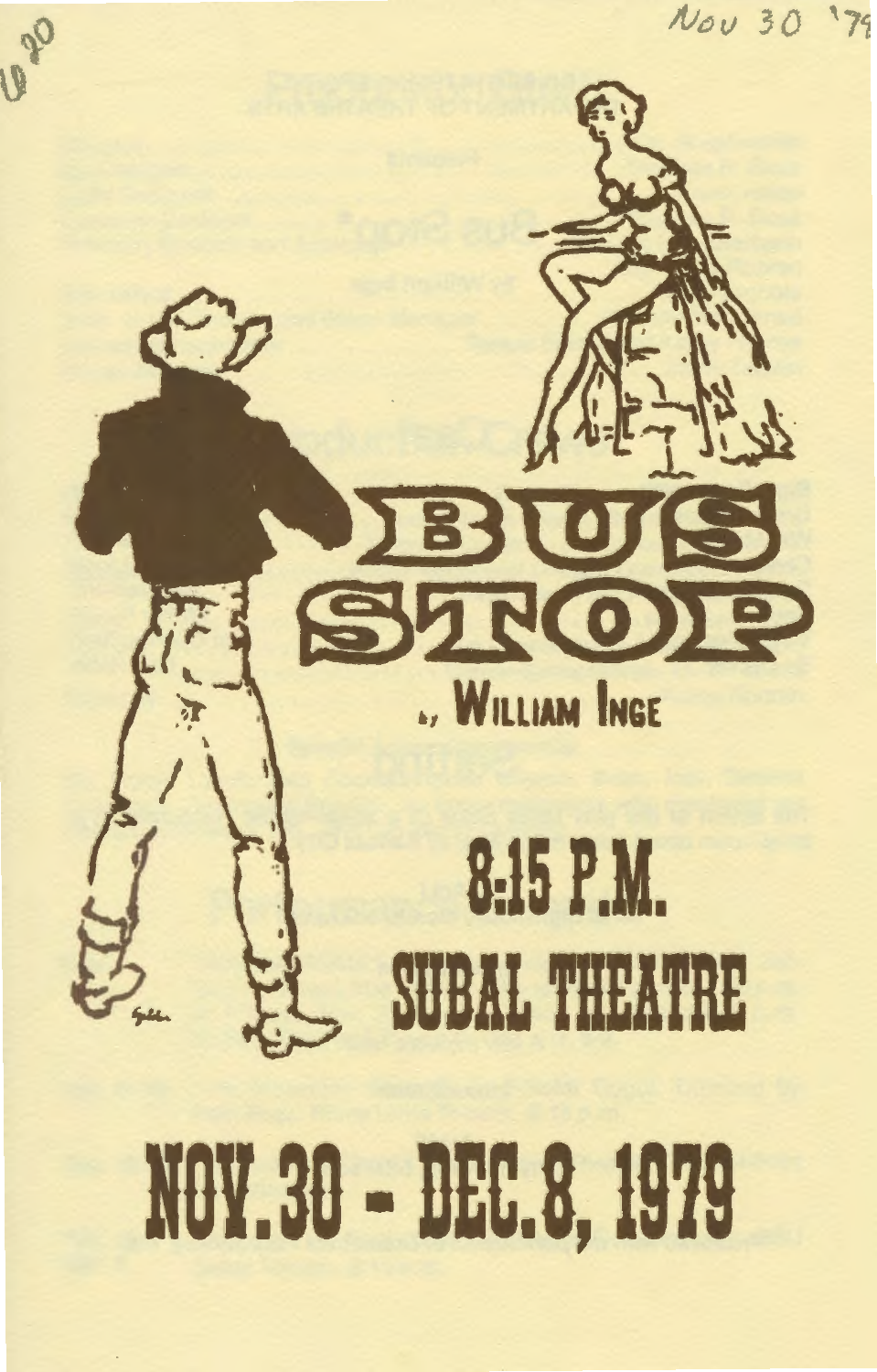### BOISE STATE UNIVERSITY DEPARTMENT OF THEATRE ARTS

**Presents** 

## **Bus Stop\***

by William lnge

### **Cast**

| Grace Hoyland Gueneth Omeron |  |
|------------------------------|--|
|                              |  |
|                              |  |
|                              |  |
|                              |  |
|                              |  |
|                              |  |

# **Setting**

The action of the play takes place in a street-corner restaurant in a small town about thirty miles west of Kansas City.

> **Act** I A night, early March, 1:00 a.m.

> > **Intermission**

**Act II**  A few minutes later

### **Intermission**

**Act** Ill Early morning, 5:00 a.m.

\*Produced with the permission of Dramatists Play Service, Inc.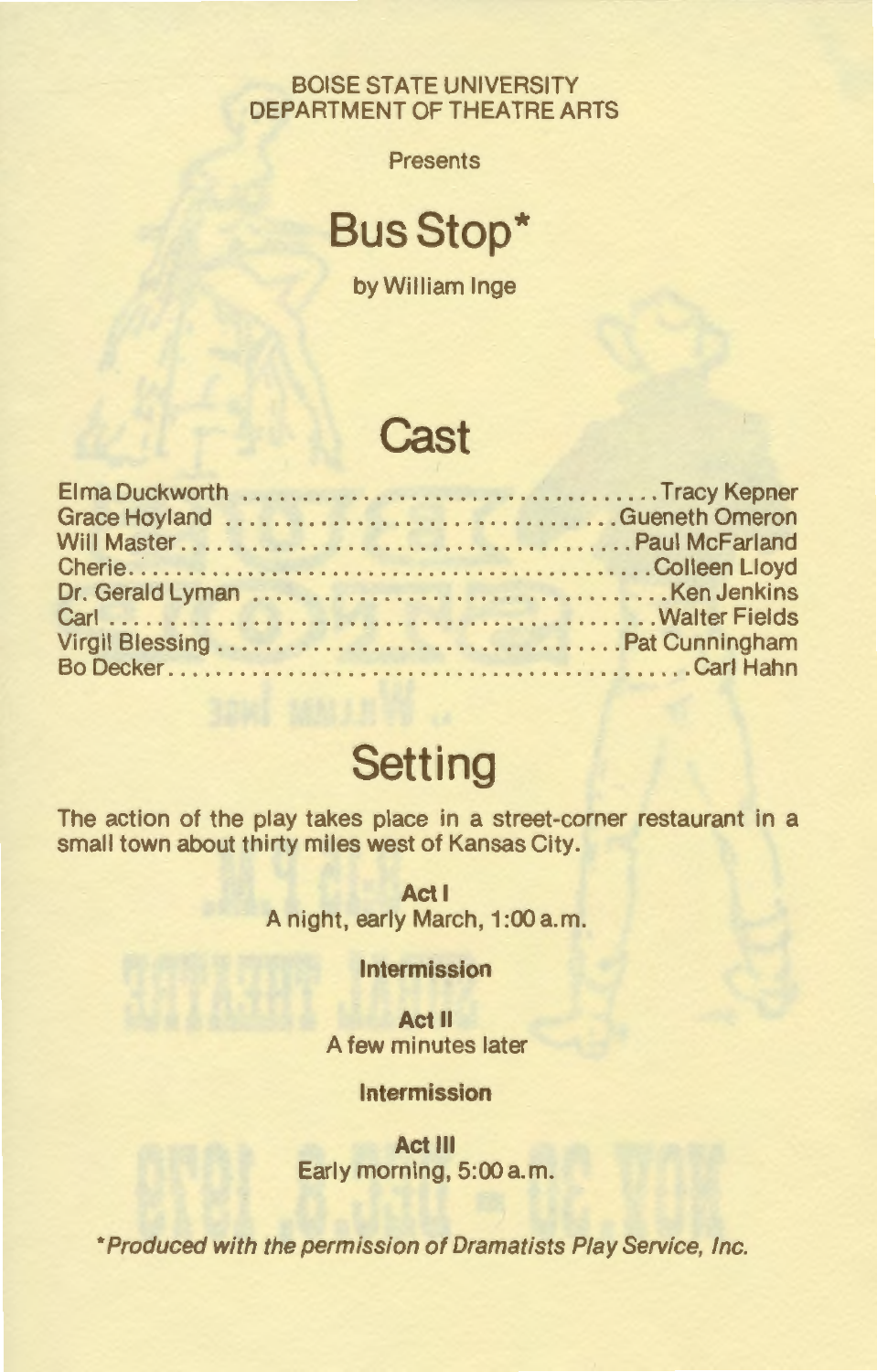# **Production Staff**

| Publicity Director and Assistant Charles E. Lauterbach   |                  |
|----------------------------------------------------------|------------------|
|                                                          | and Kathy Robran |
|                                                          |                  |
| Asst. to the Director and Stage Manager Rhonda McConnell |                  |
| Rehearsal Assistants Teresa Sproul and Kathy Robran      |                  |
|                                                          |                  |

# **Production Crews**

| Lighting Chris Gray and Russell Gould            |
|--------------------------------------------------|
| Properties Judy Pitman (Head), Brenda Castaneda, |
| Gueneth Omeron, Joy Bates, Trish Moore           |
|                                                  |
| Patty Clark, Rochelle Hazelworth                 |
|                                                  |
| SceneryPat Cunningham, Mike Borchardt,           |
| Darien Springthorpe, TA 117 Class                |
|                                                  |

### **Special Acknowledgements**

Mr. Norris Lynch, Red Rock Christian Church, lfeco, Inc., Deseret Industries, Greyhound Bus Co., all Boise merchants who displayed our posters, Trailways, Inc., and Old World Catering.

## **Performance Calendar**

| <b>Now</b> | "Rumpelstiltskin," a play for children. Director: B.J. Jef-<br>ferson. Boise Little Theater. The show will play at 7:00 p.m. |
|------------|------------------------------------------------------------------------------------------------------------------------------|
|            | on Fridays, Nov. 30 and Dec. 7; and at 1:00 and 4:00 p.m.                                                                    |
|            | on Saturdays and Sundays, Dec. 1-2, 8-9.                                                                                     |

- **Jan. 11-19** "The Inspector General" by Nikolai Gogol. Directed by Pam Abas. Boise Little Theater. 8:15 p.m.
- **Dec. 13-29** "A Christmas Carol." Idaho Public Theatre. Call 344-2434 for particulars.

### **Feb. 29- Mar. 8** "Antigone" by Sophocles. Directed by C. Lauterbach. BSU Subal Theatre. 8:15 p.m.